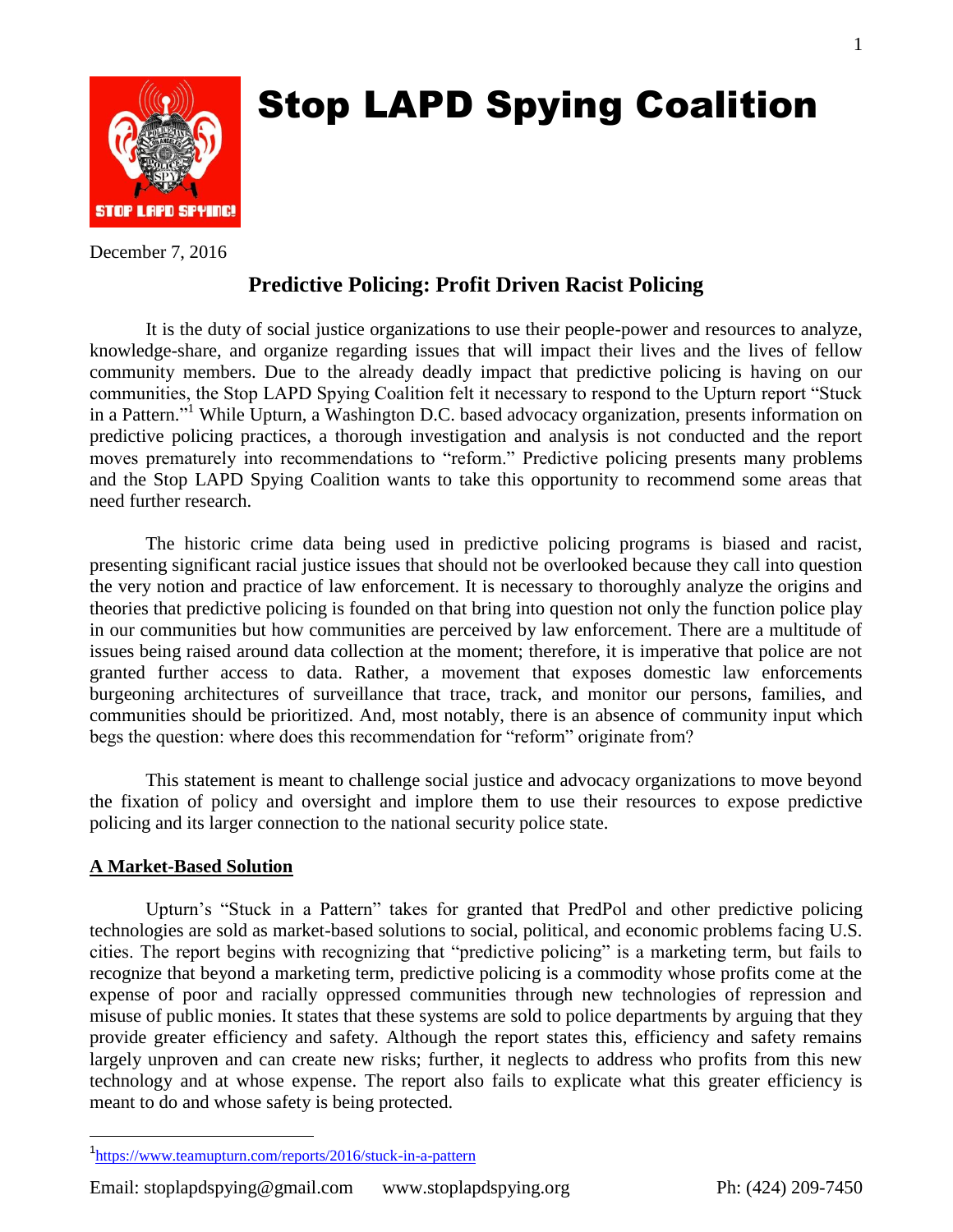While the report provides a useful survey of vendors of predictive policing systems, it does not encourage us to see the economic interests behind these vendors in selling technologies that cause harm in our communities by exacerbating racialized oppression. It glosses over a dangerous link between the economic interests of private security firms and university research. For example, cofounders of PredPol are University of California Los Angeles and Santa Clara professors while the inventors of Risk Terrain Modeling are Rutgers University professors. The report cites their research and admits to their interests in the "success of the tool or method." The focus here is misleading: the report should have addressed the economic interests in producing tools and methods that surveil and control our communities. Those who profit off the racialized oppression emerging from policing and the federal and state grants being used to purchase these "predictive policing" technologies must have their interests investigated thoroughly. "Stuck in a Pattern" provides important information on "predictive policing," but chooses to normalize market based solutions for a policing institution founded on racialized oppression and social control of poor communities. We must not normalize the marketization of public safety or the institution of policing.

## **Historic Crime Data and Structural Racism**

Predictive policing is based on a computer model that uses historic crime data to predict when, where, and who will potentially commit a criminal act. It is widely known and well documented that police stop, detain, frisk, and arrest Black and Brown people overwhelmingly;<sup>2</sup> therefore, the Black and Brown community will have a greater appearance in this historic crime data. This fact alone should put the validity of historic crime data into question. Because historic crime data is biased through the practice of racialized enforcement of law, predictive policing will inherently reinforce and perpetuate this structural racism. The issue at hand is not the data itself, but it is the structural racism inherent in law enforcement.<sup>3</sup> Predictive policing only amplifies this problem by creating a feedback loop of injustice for already over policed communities. The report's recommendations do little to address this point and greatly reduces the depth and severity of this issue. The heightened national dialogue around police brutality and Black and Brown<sup>4</sup> lives requires not only grass root organizers but also larger national organizations to address the issue of race and its historic and current cultural, economic, political, and structural impact on Black and Brown communities as well as other impacted communities.

## **Creating a Critical Understanding**

The origins of Predpol, a predictive policing program used in Los Angeles, are grounded in counter-insurgency programs used in Iraq and Afghanistan to track and trace insurgent activity.<sup>5</sup> The expansion of police powers and the growth of the police mandate are consistently rationalized as a necessary response to the supposed security threat posed by external and domestic terrorism. The program's origination on the battlefields of Iraq and Afghanistan illustrates the boomerang effect of technology and tactics that result when police come to resemble the military. Predpol and the theories it's based on only fortify this securitized form of policing whereby officers are re-envisioned as the front line against domestic extremists.

 $\overline{a}$ 

<sup>2&</sup>lt;br><https://www.aclusocal.org/wp-content/uploads/2015/09/99227648-Racial-Profiling-the-LAPD.pdf>

<sup>3</sup> <https://www.impactfund.org/social-justice-blog/structural-racism>

<sup>4</sup> [http://www.nytimes.com/roomfordebate/2014/11/25/does-ferguson-show-that-cops-who-kill-get-off-too-easily/structural-and-institutional-racism-exists](http://www.nytimes.com/roomfordebate/2014/11/25/does-ferguson-show-that-cops-who-kill-get-off-too-easily/structural-and-institutional-racism-exists-within-police-forces)[within-police-forces](http://www.nytimes.com/roomfordebate/2014/11/25/does-ferguson-show-that-cops-who-kill-get-off-too-easily/structural-and-institutional-racism-exists-within-police-forces)

<sup>5&</sup>lt;br>[http://www.truth-out.org/news/item/22357-predictive-policing-from-fallujah-to-the-san-fernando-valley-military-grade-software-used-to-wage-wars](http://www.truth-out.org/news/item/22357-predictive-policing-from-fallujah-to-the-san-fernando-valley-military-grade-software-used-to-wage-wars-abroad-is-making-its-impact-on-americas-streets)[abroad-is-making-its-impact-on-americas-streets](http://www.truth-out.org/news/item/22357-predictive-policing-from-fallujah-to-the-san-fernando-valley-military-grade-software-used-to-wage-wars-abroad-is-making-its-impact-on-americas-streets)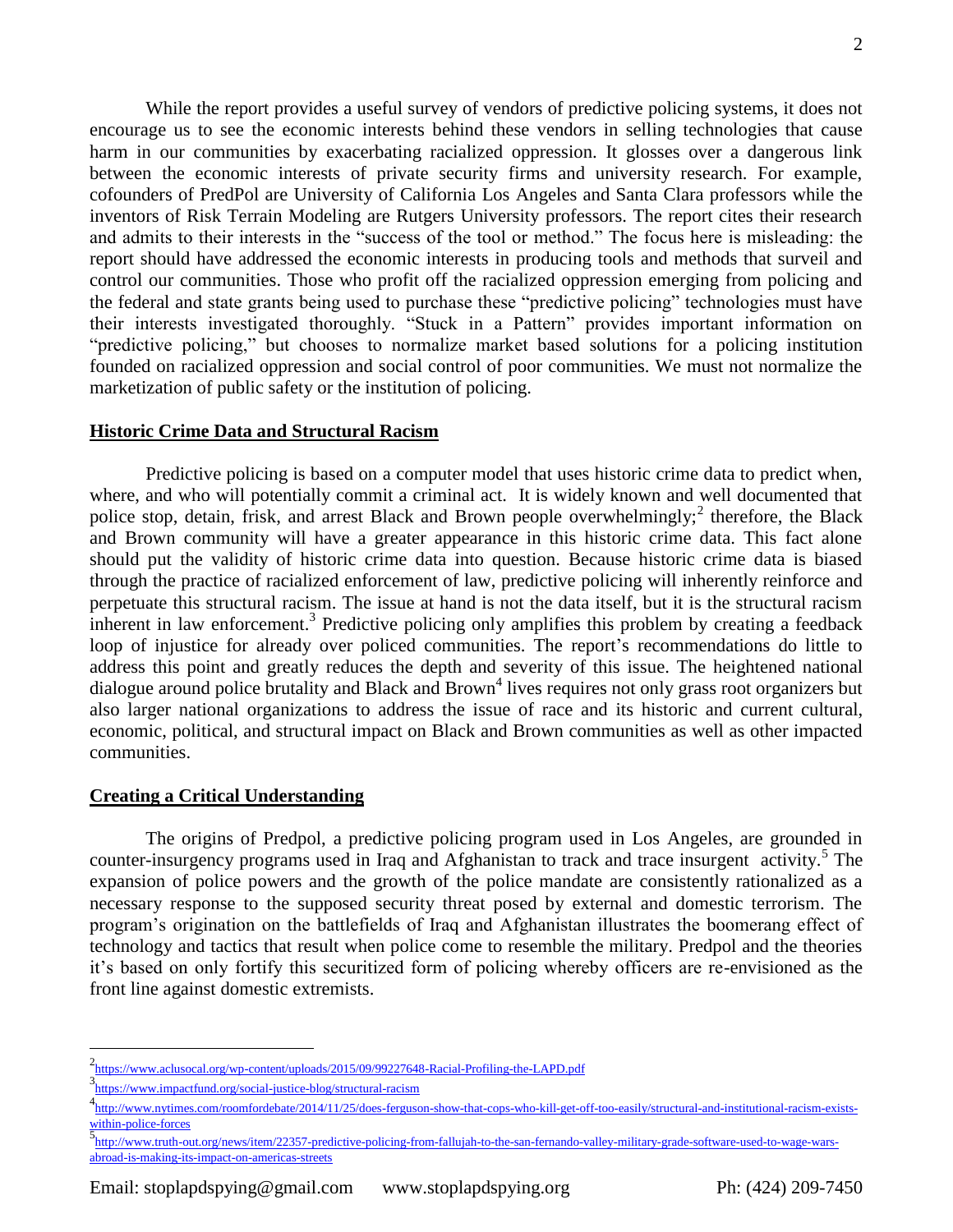There are three (of many) theories that either predictive policing is based  $6$  on or are implied that we would like to call into question using Dr. Gary Potter's report *Wilson and van den Haag:*  Conservative Theories of Crime Control.<sup>7</sup> The first is the routine activities theory which holds that crime and victimization occur due to everyday interactions within a certain vicinity to the offender. But this theory fails to provide any context for criminogenic behavior, deflecting consideration of "how and why crime is related to class, gender, race, and age" rather than asking why these crimes occur. The next theory is the rational choice theory that assumes that humans, as rational, selfinterested creatures, take into consideration all the "risks and rewards" when committing a crime. This type of analysis is shortsighted and ahistorical in that it focuses on the individual while sidelining structural, ideological, and legal factors that are conducive to criminogenic behavior. Finally, control theory contends that, in order to prevent crime, "people have to be made to adhere to certain moral imperatives governing various forms of acceptable or unacceptable behavior" and that "the state has its basic task to ensure that, in any potentially criminal act, the cost to the criminal outweighs any likely benefits." Control theory fails to address how informal controls can be effective if those supposedly doing the controlling are themselves criminals. Not only is control theory and its emphasis upon "selfregulation" risible when considering the severity and ubiquity of corporate crime but it also fails to convincingly defend "a concept of morality that clearly favors the rich and powerful at the expense of the poor and powerless."

#### **A Community Silenced**

To create a report that fairly assess the impact of a particular program on our communities, the community voice and opinion must be the central focus. In "Stuck in a Pattern," there hardly appears any community involvement or engagement around the issue of predictive policing. Mainly, the report is grounded in a variety of resources ranging from daily investigative news outlets to reports from the Department of Justice and the RAND Corporation.

Instead of seeking out community input, the report seeks out police input on predictive policing. The report references the Police Executive Research Forum (PERF) and the magazine "The Police Chief" in addition to surveying multiple police departments on their usages of predictive policing programs. While minutes from the City Council of Fresno and City Council of Bellingham are cited, this comes short of what real community input should look like.

To understand what predictive policing does to communities, focus groups, surveys, and firsthand stories from the community help to frame the issue. We must challenge ourselves to get out into the streets and knowledge share about these programs while gathering information about how these policing programs are truly affecting the community.

#### **The Danger of Data**

 $\overline{a}$ 

Data collection, in its multiple forms, is a concept that cannot be taken lightly. The domestic law enforcement's architecture of surveillance exists in our daily lives collecting information on people through automatic license plate readers, stingray, close circuit television, biometrics, Suspicious Activity Reporting (SAR),<sup>8</sup> social media and so much more. Records from programs like the Suspicious Activity Reporting (SAR) Initiative show overwhelming targeting of Black and Brown communities. In 2015, an audit by the Inspector General of the Los Angeles Police Department

<sup>6</sup> <http://newweb.jssinc.org/wp-content/uploads/2012/01/Predictive-Policing-in-Los-Angeles.pdf>

<sup>7</sup> <http://uprootingcriminology.org/essays/wilson-van-den-haag-conservative-theories-crime-control-3/>

<sup>8&</sup>lt;br><https://stoplapdspying.org/policing-strategies-and-tactics/>